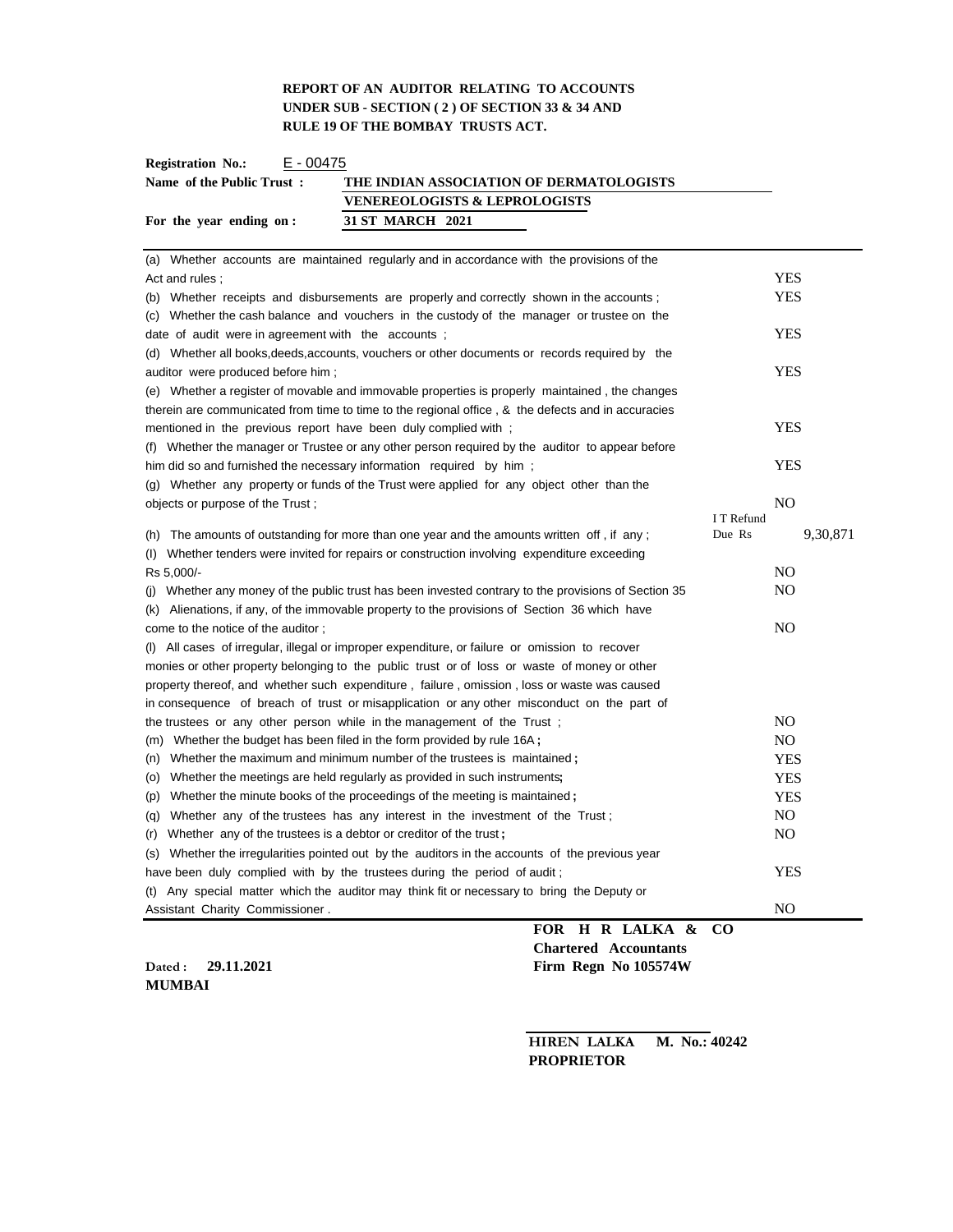**The Bombay Public Trust Act, 1950 SCHEDULE - VIII [Vide Rule 17 (1)] Registration No.:- E - 475**

| Name of the Public Trust: THE INDIAN ASSOCIATION OF DERMATOLOGISTS VENEROLOGISTS & LEPROLOGISTS (MAHARASHTRA BRANCH) |  |
|----------------------------------------------------------------------------------------------------------------------|--|
|----------------------------------------------------------------------------------------------------------------------|--|

| <b>Balance Sheet As At 31st March 2021</b> |  |  |
|--------------------------------------------|--|--|
|--------------------------------------------|--|--|

| <b>FUNDS &amp; LIABILITIES</b>                     | Amount(Rs.)   | Amount(Rs.) | <b>PROPERTY &amp; ASSETS</b>        | Amount(Rs.) | Amount(Rs.) |
|----------------------------------------------------|---------------|-------------|-------------------------------------|-------------|-------------|
| <b>Trusts Funds or Corpus</b>                      |               |             | Immovable Properties (At Cost)      |             |             |
| Balance as per last Balance Sheet                  | 4,59,080      |             | Balance as per last Balance Sheet   |             |             |
| Adjustment during the year (give details)          |               | 4,59,080    | Addition During the year            | 1,59,08,195 |             |
|                                                    |               |             | Less: Depreciation                  | (15,90,820) | 1,43,17,375 |
| <b>Earmarked Funds</b>                             |               |             |                                     |             |             |
| (Created under the provisions of the trust deed or |               |             | Investment                          |             |             |
| scheme or out of the Income)                       |               |             | Fixed Deposit - Union Bank Of India |             | 50,00,000   |
| <b>Building Fund</b>                               | 1,00,00,000   |             |                                     |             |             |
| Depreciation Fund                                  |               |             | Deposit & Advances                  |             |             |
| Sinking Fund                                       |               |             | Office Deposit                      | 91,992      |             |
| <b>Reserve Fund</b>                                |               |             | Advance others - TDS                | 10,22,706   | 11,14,698   |
| <b>Other Earmarked Funds</b>                       | 21,29,514     | 1,21,29,514 |                                     |             |             |
|                                                    |               |             | <b>Income Outstanding</b>           |             |             |
| Loans (Secured or Unsecured)                       |               |             | Sponsorship                         | 4,80,000    |             |
| <b>From Trustees</b>                               |               |             | <b>Accrued Interest</b>             |             |             |
| From Others                                        |               |             | <b>GST Receivable</b>               | 4,44,311    | 9,24,311    |
|                                                    |               |             |                                     |             |             |
| Liabilities and Provisions - Annexure A            |               | 1,32,500    |                                     |             |             |
|                                                    |               |             | Cash and Bank Balance               |             |             |
| Income and Expenditure Account                     |               |             | Bank of India<br>(S.B.A/c No.8429)  | 68,83,973   |             |
| Balance as per last Balance Sheet                  | 2,26,94,985   |             | Corporation Bank (S.B.A/c No.7860)  | 24,42,863   | 93,26,836   |
| Add: Surplus /(Deficit) as per Income and          |               |             |                                     |             |             |
| <b>Expenditure Account</b>                         | (47, 32, 859) | 1,79,62,126 |                                     |             |             |
|                                                    |               |             |                                     |             |             |
|                                                    |               |             |                                     |             |             |
| Total Rs                                           |               | 3,06,83,220 | Total Rs.                           |             | 3,06,83,220 |

**AS PER OUR REPORT OF EVEN DATE-**

**Firm Regn No 105574W** 

**FOR H R LALKA & CO** The above Balance Sheet to the best of my/our belief contains a true account **Chartered Accountants** of the Funds and Liabilities and of the Property and Assets of the trust

**PROPRIETORHIREN LALKA M No 040242**

29.11.2021 PRESIDENT SECRETARY TREASURER

Mumbai **Dr K E Mukadam Dr Aseem Sharma Dr.Anil Bokare**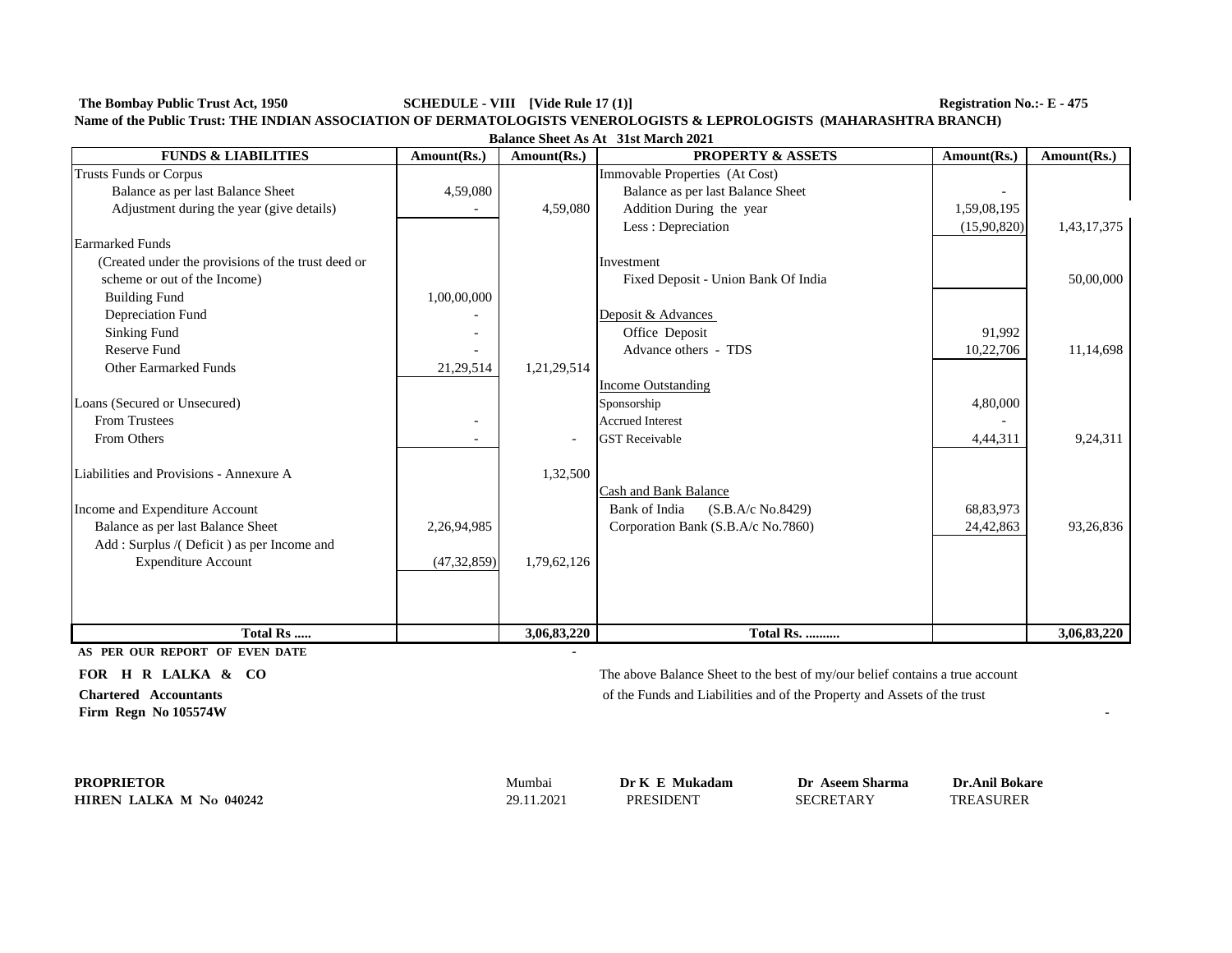**SCHEDULE - IX [Vide Rule 17 (1)] Registration No.:- E - 475**

| Income and Expenditure Account for the year ending 31st March 2021 |                          |             |                                               |              |             |
|--------------------------------------------------------------------|--------------------------|-------------|-----------------------------------------------|--------------|-------------|
| <b>EXPENDITURE</b>                                                 | Amount(Rs.)              | Amount(Rs.) | <b>INCOME</b>                                 | Amount (Rs.) | Amount(Rs.) |
| To Expenditure in respect of properties :-                         |                          |             | By Rent<br>(accrued)                          |              |             |
| Rates, Taxes, Cesses                                               | 71,276                   |             | (realized)                                    |              |             |
| Repairs and maintenance                                            | 2,43,767                 |             |                                               |              |             |
| Depreciation (by way of prov of adjustments)                       | 15,90,820                |             | 19,05,863 By Interest<br>(accrued)            |              |             |
|                                                                    |                          |             | (realized)                                    |              |             |
| To Establishment Expenses:- Annexure B                             |                          | 10,74,832   | <b>Details</b> of Interest Earned             |              |             |
| To Legal Expenses                                                  |                          | 1,00,000    | On Bank Account FD                            |              |             |
| To Audit Fees                                                      |                          | 67,500      | On Bank Account SB                            | 6,12,691     |             |
| To Contribution and Fees                                           |                          |             | Interest on Income Tax Refund                 | 16,680       | 6,29,371    |
| To Amount written off:                                             |                          |             |                                               |              |             |
| (a) Bad debts                                                      |                          |             | By Balance w/off                              |              |             |
| (b) Loan Scholarship                                               |                          |             | By Donations in Cash or Kind                  |              |             |
| (c) Irrecoverable Rents                                            |                          |             | <b>By Grants</b>                              |              |             |
| (d) Other Items/Excess provision $w/o$                             |                          |             | By Excess Provision W Back                    |              | 10.199      |
| To Depreciation                                                    |                          |             | By Miscelle Receipt                           |              | 1,717       |
|                                                                    |                          |             | By Income from other sources                  |              |             |
| To Expenditure on Objects of the Trust:                            |                          |             | Life / Annual Membership                      | 1,47,174     |             |
| (a) Religious                                                      |                          |             | <b>Dermazone Contribution Bhopal</b>          |              |             |
| (b) Educational - Annexure C                                       | 53,14,151                |             | Fees for Seminar/Lectures / Events            | 3,51,968     |             |
| (c) Medical Relief                                                 | 55,000                   |             | Stall and Banners at Seminars / Events        |              |             |
| (d) Relief of Poverty                                              |                          |             | Cuticon Income - 2019 Others                  | 7,57,906     |             |
| (e) Other Charitable Objects                                       | $\overline{\phantom{a}}$ | 53,69,151   | Cuticon Income - 2020 Sponsorship             | 7,84,746     |             |
| To Income tax                                                      |                          |             | Sponsorship Receipts                          | 11,01,406    | 31,43,200   |
|                                                                    |                          |             |                                               |              |             |
|                                                                    |                          |             | To Excess of Expenses over Income transferred |              |             |
|                                                                    |                          |             | to Balance Sheet                              |              | 47,32,859   |
| Total Rs                                                           |                          | 85,17,346   | Total Rs                                      |              | 85,17,346   |

**Name of the Public Trust: THE INDIAN ASSOCIATION OF DERMATOLOGISTS VENEROLOGISTS & LEPROLOGISTS (MAHARASHTRA BRANCH)**

**AS PER OUR REPORT OF EVEN DATE - FOR H R LALKA & CO Chartered Accountants Firm Regn No 105574W**

**PROPRIETORHIREN LALKA M No 040242**

29.11.2021 PRESIDENT SECRETARY

 Mumbai **Dr K E Mukadam Dr Aseem Sharma Dr.Anil Bokare TREASURER**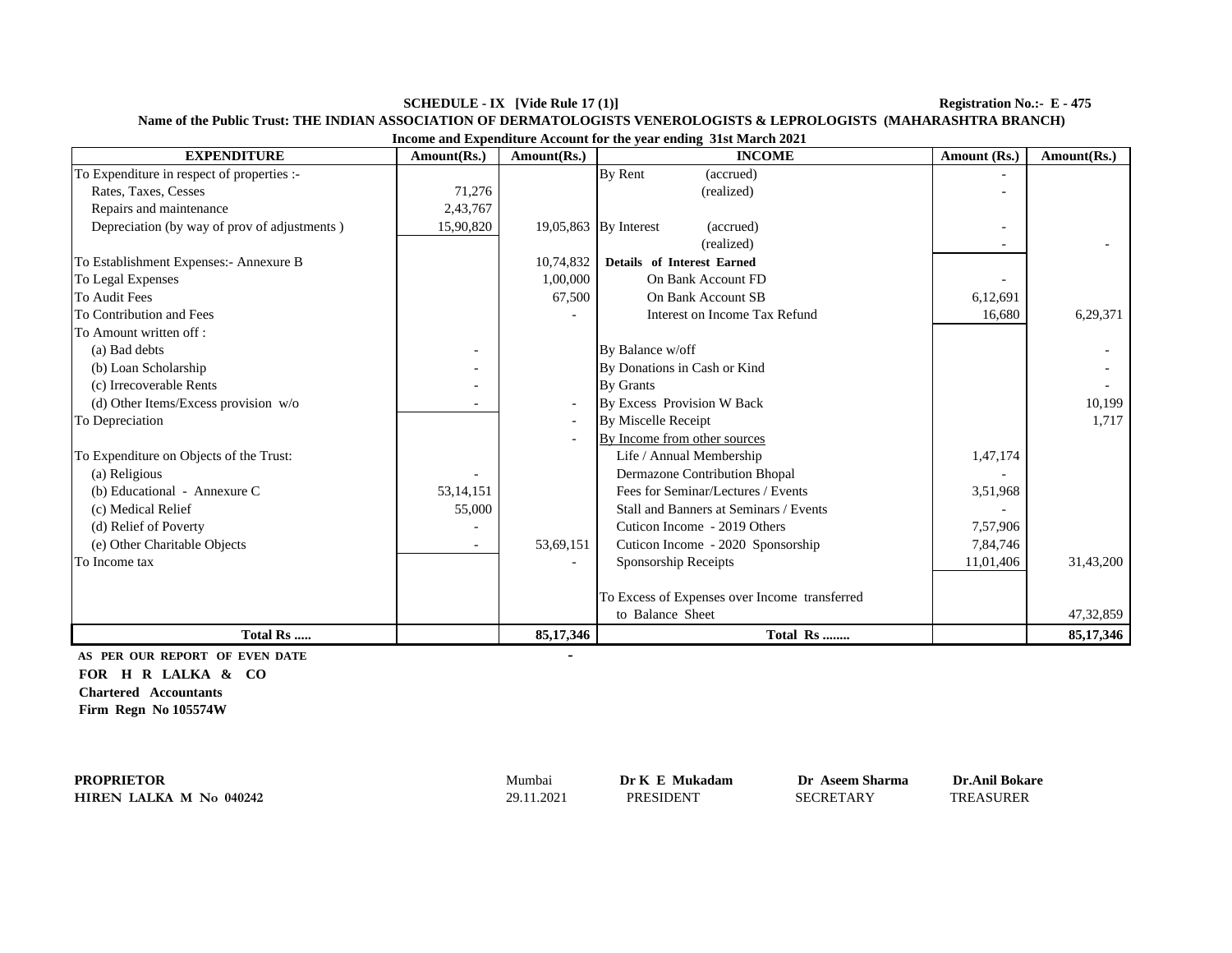# **THE INDIAN ASSOCIATION OF DERMATOLOGISTS, VENEREOLOGISTS & LEPROLOGISTS**

### **SIGNIFICANT ACCOUNTING POLICIES AND NOTES TO ACCOUNT - 31.03.2021**

### **( A ) ACCOUNTING POLICIES**

THE ASSOCIATION FOLLOWS THE MERCANTILE SYSTEM OF ACCOUNTING

# **( B ) FIXED ASSETS**

FIXED ASSETS ARE STATED AT COST

# **( C ) DEPRECIATION**

THE TRUST HAS PROVIDED THE DEPRECIATION AS PER THE INCOME TAX RULES AND RATES SPECIFIED THEREIN ON WRITTEN DOWN VALUE METHOD

# **( D ) INVESTMENT**

INVESTMENTS ARE VALUED AT COST. IN PREVIOUS FINANCIAL YEAR ALL FIXED DEPOSITS WERE ENCASHED TO FUND THE PURCHASE OF PREMISES. PAYMENT FOR THE PREMISES WAS DONE IN JUNE 2020 AND WAS DELAYED DUE TO LOCKDOWN .. HOWEVER AS ON THE YEAR END THE ASSOCIATION HAS PLACED THE FIXED DEPOSIT OF RS 50,00,000

# **( E ) SERVICE TAX DUES**

DURING THE YEAR UNDER REVIEW , THE SERVICE TAX AUDIT ORDER WAS RECEIVED AND THEY HAVE RAISED THE DEMAND OF RS 7,66,737. THE ASSOCIATION IS GOING TO FILE APPEAL AGAINST ABOVE DEMAND . THE LIABILITY IF ANY ARISED AFTER APPEAL HEARING WILL BE ACCOUNTED IN THE YEAR IN WHICH THE ORDER IS RECEIVED

#### **( F ) PUNE DERMACON 2020 INCOME**

AS THE PUNE CHAPTER HAS NOT COMMUNICATED ITS INCOME STATUS FOR THE DERMACON 2020 THE SHARING OF REVENUE IS NOT ACCOUNTED IN CURRENT YEAR ACCOUNTS. THE SAME WILL BE ACCOUNTED ON RECEIPT BASIS , IN THE YEAR IN WHICH IT IS RECEIVED.

#### **( G ) TAXATION**

THE ASSOCIATION IS REGISTERED UNDER SECTION 12A AND THE OPTION FOR SPENDING THE SURPLUS WILL BEEN EXERCISED AS PER INCOME TAX LAWS

#### **( H ) ROUNDING OFF**

THE FIGURES ARE ROUNDED OFF TO THE NEAREST RUPEE

 **Dr K E Mukadam Dr Aseem Sharma Dr.Anil Bokare**  PRESIDENT SECRETARY TREASURER 29.11.2021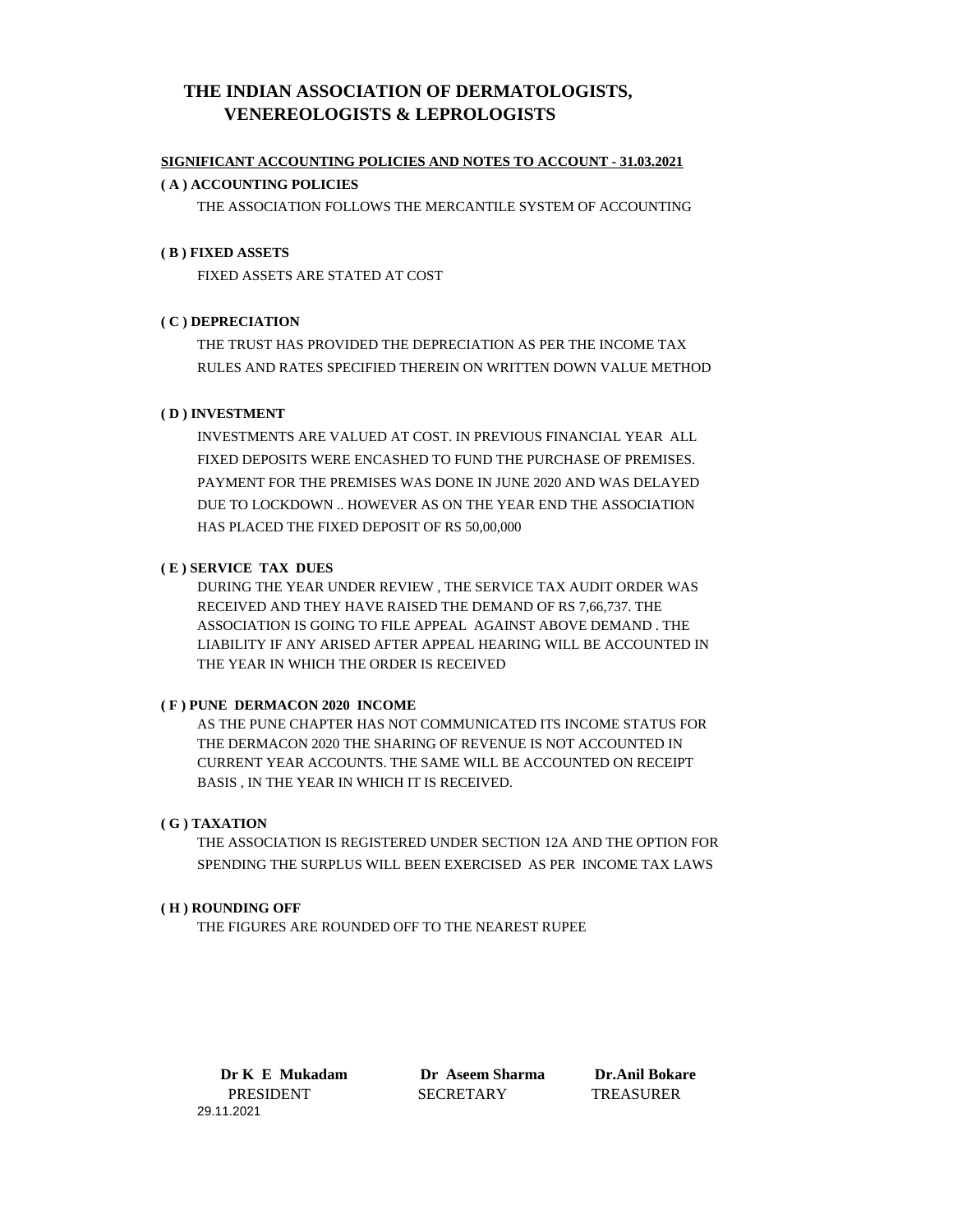The Bombay Public Trusts Act, 1950 Schedule - I X C ( VIDE RULE 32 )

# **Name of the Public Trust : THE INDIAN ASSOCIATION OF DERMATOLOGISTS VENEREOLOGISTS & LEPROLOGISTS**

**Registered No. E - 00475**

Statement of income liable to contribution for the year ended on 31st March, 2021

|                                                                                                          | <b>AMOUNT-RS</b>             | <b>AMOUNT-RS</b> |
|----------------------------------------------------------------------------------------------------------|------------------------------|------------------|
| I. Income as shown in the Income and                                                                     |                              |                  |
| Expenditure Account (schedule IX)                                                                        |                              | 37,84,487        |
| II. Items not chargeable to contribution under                                                           |                              |                  |
| section 58 and Rules 32 :                                                                                |                              |                  |
| (I) Donations received from Public Trusts and Dharamdas                                                  |                              |                  |
| (ii) Grants received from Government and Local authorities                                               |                              |                  |
| (iii) Interest on Sinking or Depreciation Fund                                                           |                              |                  |
| (iv) Amount spent for the purpose of secular education                                                   |                              | 53, 14, 151      |
| (v) Amount spent for the purpose of medical relief                                                       |                              | 55,000           |
| (vi) Amount spent for the purpose of vet nary treatment                                                  |                              |                  |
| of animals                                                                                               |                              |                  |
| (vii) Expenditure incurred from donations for relief of                                                  |                              |                  |
| distress caused by scarcity, drought, flood, fire or other                                               |                              |                  |
| natural calamity                                                                                         |                              |                  |
| Deductions out of income from lands used for<br>(viii)                                                   |                              |                  |
|                                                                                                          |                              |                  |
| agricultural purposes :--<br>(a) Land Revenue and Local Fund Cess                                        | <b>THIS IS A</b><br>MIEDICAL |                  |
|                                                                                                          |                              |                  |
| (b) Rent payable to superior landlord                                                                    |                              |                  |
| (c) Cost of production, if lands are cultivated by trust<br>Deductions out of income from lands used for |                              |                  |
| (ix)<br>non agricultural purposes :--                                                                    |                              |                  |
| (a) Assessment, cesses and other Government or                                                           |                              |                  |
| Municipal Taxes                                                                                          |                              |                  |
| (b) Ground rent payable to superior landlord                                                             |                              |                  |
| (c) Insurance premium                                                                                    |                              |                  |
| (d) Repairs at 10 per cent of gross rent of building                                                     |                              |                  |
| (e) Cost of collection at 4 per cent of gross rent of                                                    |                              |                  |
| buildings let out                                                                                        |                              |                  |
| (x)<br>Cost of collection of income or receipts from                                                     |                              |                  |
| securities, stocks, etc. At 1 per cent of such income                                                    |                              |                  |
| Deductions on account of repairs in respect of<br>(x)                                                    |                              |                  |
| buildings not rented and yielding no income, at 10                                                       |                              |                  |
| per cent of the estimated gross annual rent                                                              |                              |                  |
| GROSS ANNUAL INCOME CHARGEABLE TO CONTRIBUTION RS.                                                       |                              | (15, 84, 664)    |
| Certified that while claiming deductions admissible, under the above Schedule, the Trust best not        |                              |                  |

Certified that while claiming deductions admissible under the above Schedule , the Trust has not claimed any amount twice, either wholly or partly, against any of the items mentioned in the Schedules which have the effect of double deduction.

# **FOR H R LALKA & CO Trust Address : CHARTERED ACCOUNTANTS**

| 604, Welligton Business Park, Dated: |                          |
|--------------------------------------|--------------------------|
| <b>MUMBAI</b>                        |                          |
| 29/11/2021                           |                          |
|                                      | Proprietor - Hiren Lalka |
| Dated :                              |                          |
|                                      |                          |

# 25/11/2021

**Office Bearer ( s ) Dr K E Mukadam Dr Aseem Sharma Dr.Anil Bokare**  PRESIDENT SECRETARY TREASURER